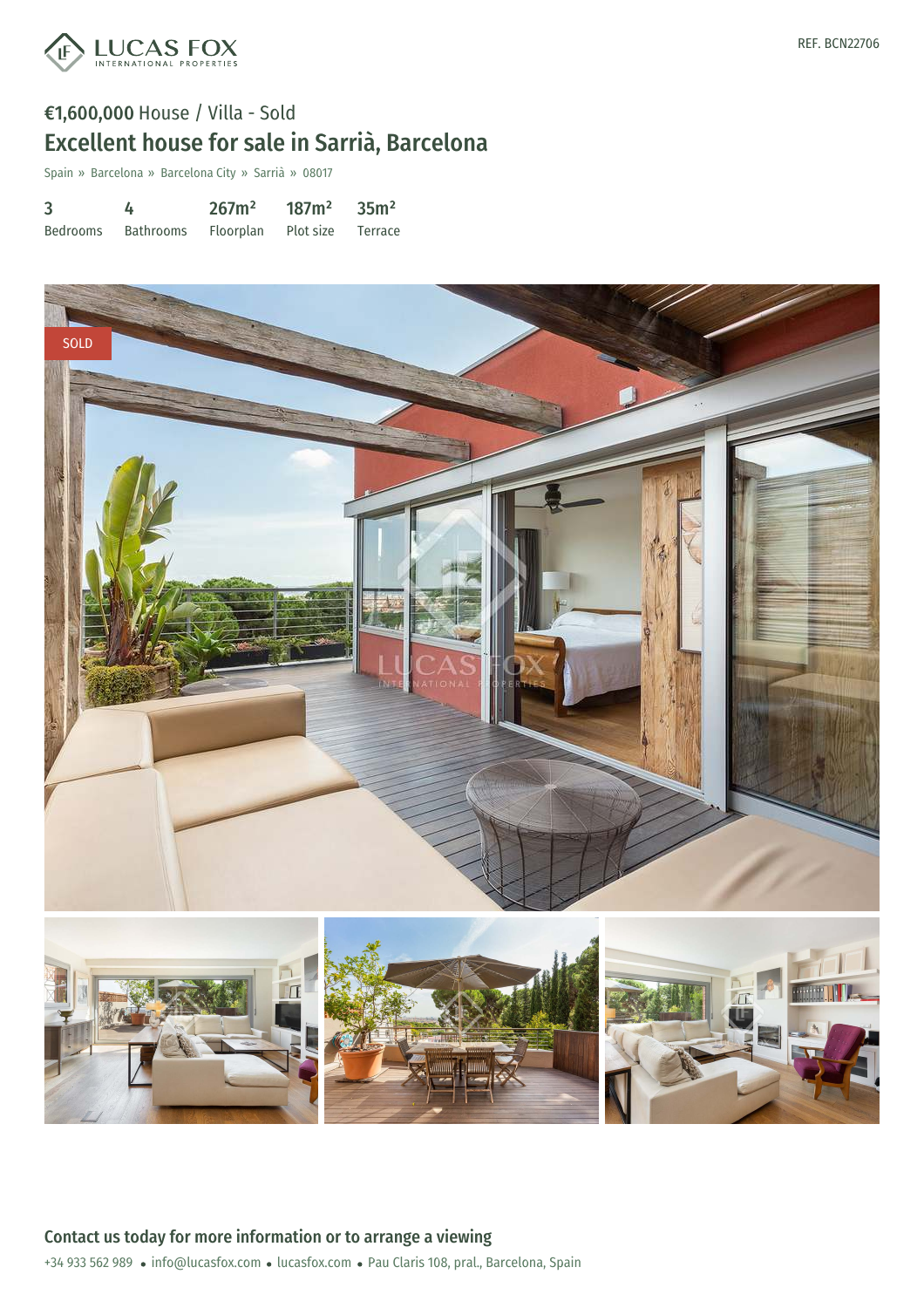

## €1,600,000 House / Villa - Sold Excellent house for sale in Sarrià, Barcelona

Spain » Barcelona » Barcelona City » Sarrià » 08017

| 3               | 4                | 267m <sup>2</sup> | 187m <sup>2</sup> | 35m <sup>2</sup> |
|-----------------|------------------|-------------------|-------------------|------------------|
| <b>Bedrooms</b> | <b>Bathrooms</b> | Floorplan         | Plot size         | Terrace          |

#### **OVERVIEW**

### The house has 4 bedrooms and terraces. Located in Sarrià, in a very pleasant location.

The ground floor of this house consists of a large living-dining room with direct access to a terrace with barbecue and beautiful views, a fully equipped open kitchen, a living room with a nice fireplace for winter nights and a guest toilet at the entrance next to the lift.

On the first floor we find a double bedroom and a bathroom. This bedroom has two entrances, since it was previously separated by a partition that was removed but could be recovered. This level also includes another bedroom that boasts an excellent orientation, with its own bathroom and views.

On the upper floor we have the master bedroom with a complete bathroom and access to a large terrace that is used as a chill out.

In the basement there is a washing machine and ironing area, as well as a service bedroom with bathroom.

The garage, located at street level, has capacity for two cars.

The house is close to the hills as well as the centre of Sarrià.



[lucasfox.com/go/bcn22706](https://www.lucasfox.com/go/bcn22706)

Sea views, Lift, Natural light, Air conditioning, Chill out area, Double glazing, Equipped Kitchen, Exterior, Fireplace, Heating, Near international schools, Storage room